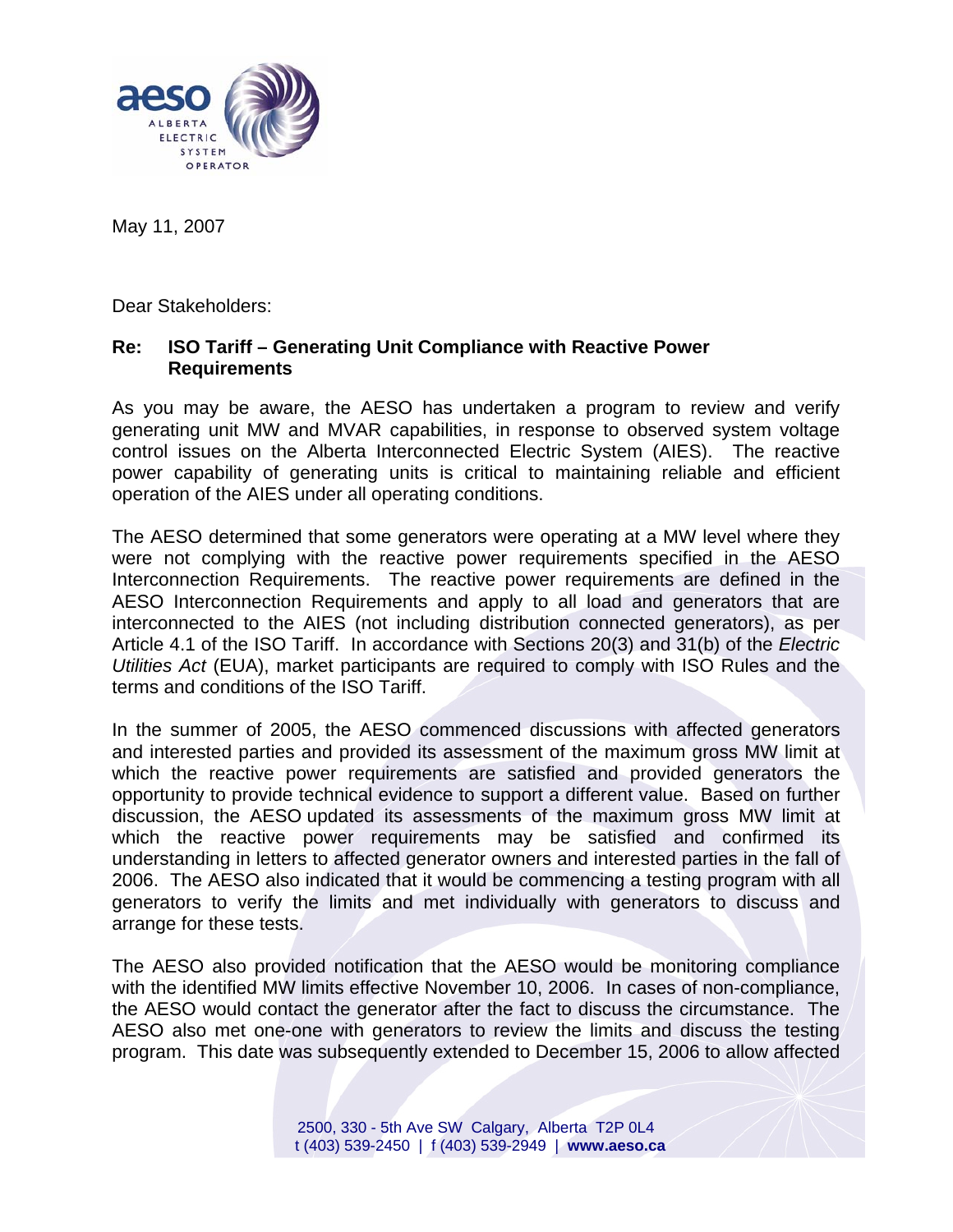parties additional time to evaluate and review data and to meet the specified reactive power requirements.

Through these discussions, it became apparent that there were some potential conflicts between the reactive power requirements described in the commercial agreements for the Power Purchase Agreement (PPA) generating units and those contained in the AESO Interconnection Requirements. It was also determined that the PPAs do not specifically identify an excess energy MW level, therefore the reactive power requirements for a generating unit when it is producing excess energy are also undefined. Operation in a mode where a generator is producing excess energy and maximum MW with minimal reactive capability can be unreliable for the AIES and unstable for a generator.

The AESO therefore undertook a review of the reactive power requirements and obligations described in the commercial agreements for the Power Purchase Agreement (PPA) to consider whether it was reasonable and fair to grant any discretion pursuant to the AESO Interconnection Requirements and the reactive power requirements. The AESO also undertook to define a consistent approach for defining the excess energy output MW level for PPA units and the associated reactive power requirements.

The relationship between the *Power Purchase Arrangements Designation Regulation* and the EUA and its other regulations is clarified in Section 96(1) of the EUA. That section provides that the PPAs continue to have effect in accordance with their terms and conditions, but that they are subject to the EUA and the regulations. Therefore, both the EUA and the other regulations prevail over the PPAs in the *Power Purchase Arrangements Designation Regulation.*

Notwithstanding this interpretation, the AESO recognizes the concerns and potential cost implications raised by affected parties. Accordingly, as permitted in Sections 3.4 and 4.5 of the ISO Tariff, the AESO proposes to exercise reasonable discretion in respect of compliance with the Interconnection Requirements. To that end, the attached guideline has been developed in order to define the parameters to be considered in applying discretion respecting the treatment of reactive power requirements for PPA generating units and also for generator upgrades.

We therefore confirm that PPA generators will be required to provide reactive power capability as derived from the D-curves contained in the PPA. We also consider that an excess energy capacity of up to  $2\%$ <sup>[1](#page-1-0)</sup> of the PPA committed capacity should meet the reactive power requirements as determined from the PPA D-curves. If PPA generators expand and exceed 102% of the original committed capacity, then the Reactive Power requirements in accordance with the AESO interconnection standard will apply to any output of the generator that is in excess of the previous Maximum Authorized MW.

Attached to this letter is a DRAFT Application Guideline for Generator Interconnection Requirements – Reactive Power. The AESO is seeking comments that add further

 $\overline{a}$ 

<span id="page-1-0"></span> $1$  If the PPA committed capacity was 400 MW, the excess energy capacity would be 8 MW bringing the total capacity to 408 MW.